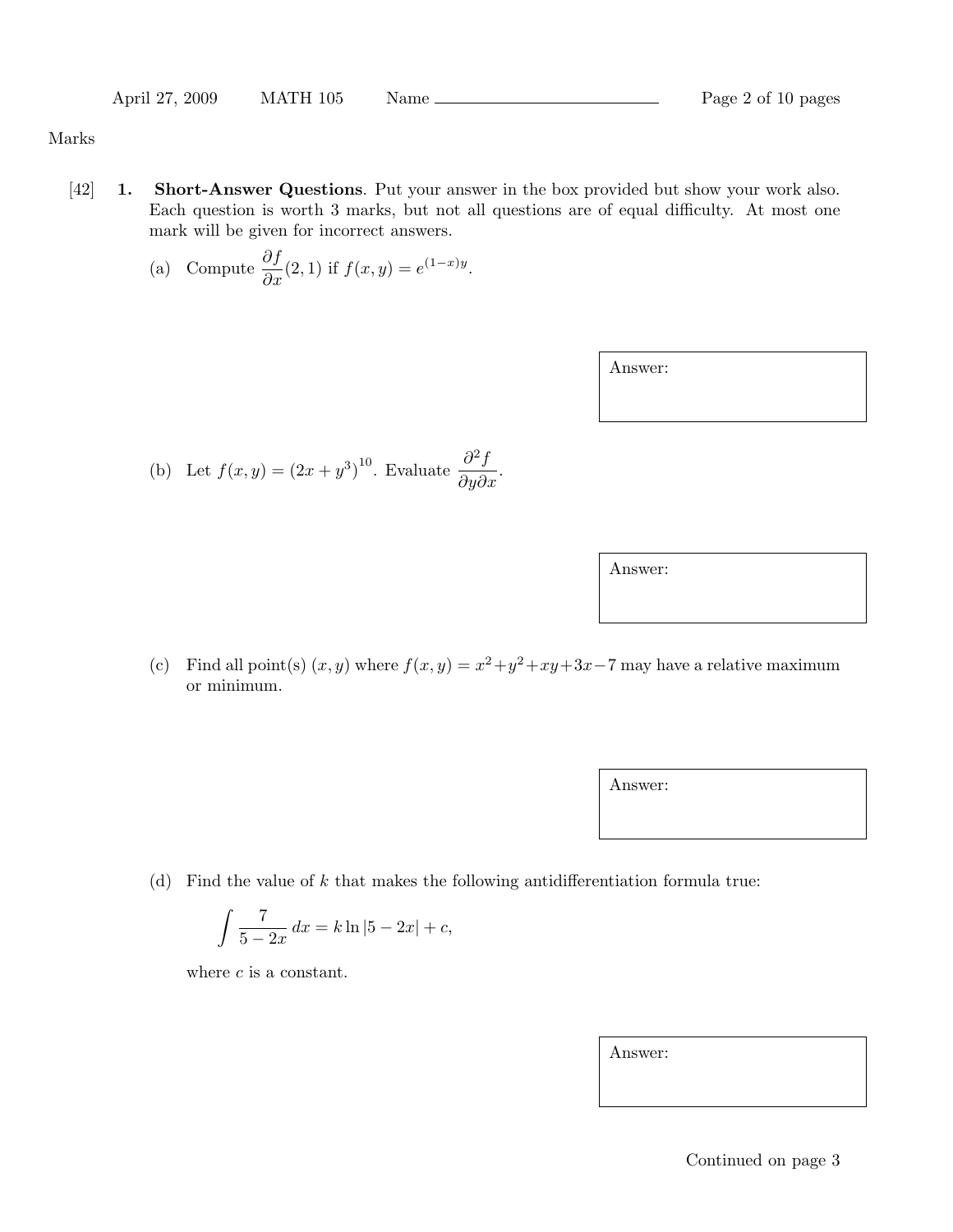(e) Suppose that the marginal revenue function for a company is  $500 - 3x^2$ . Find the additional revenue received from doubling production if currently 5 units are being produced.

Answer:

(f) Find 
$$
\int \frac{x-2}{(x^2-4x+7)^2} dx
$$
.

Answer:

(g) Find 
$$
\int 5x \sin(x+1) dx
$$
.

Answer:

(h) Use the trapezoidal rule with  $n = 3$  to approximate

$$
e \int_0^3 \frac{dx}{1+x^3}.
$$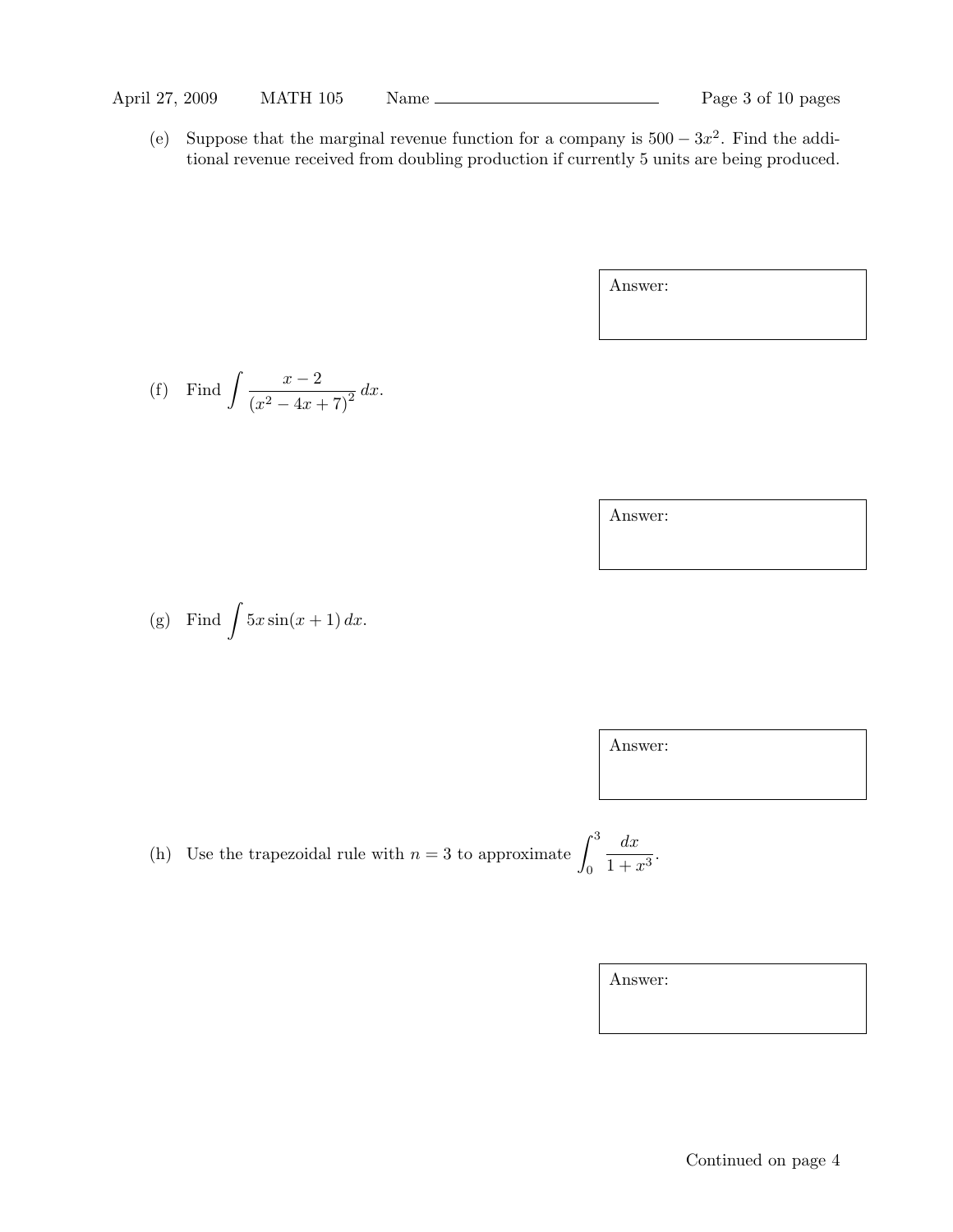(i) Find the volume of the solid of revolution generated by revolving about the x-axis the region under the graph of  $y = x^{3/2}$  from  $x = 0$  to  $x = 2$ .

Answer:

(j) Find the area under the graph of  $y = e^{-2x}$  for  $x \ge 0$ .

Answer:

(k) Find the consumer's surplus for the demand curve  $p = 25 - 0.03x^2$  at the sale level  $x = 10$ .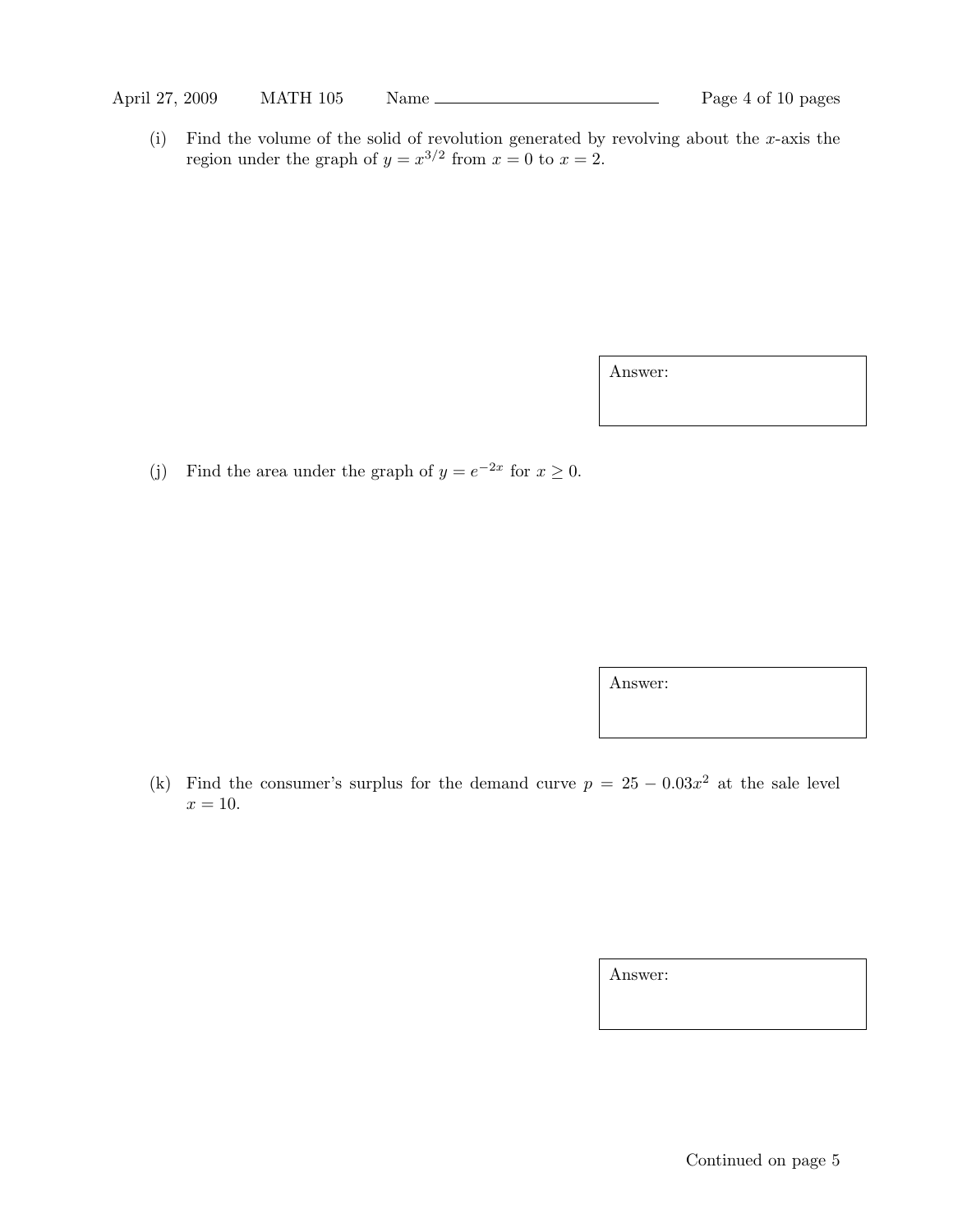(1) Let  $f(x) = k\sqrt{x}$ , where k is a constant. Find the value of k such that  $f(x) = k\sqrt{x}$  is a probability density function on  $0 \le x \le 4$ .

Answer:

(m) A random variable x has a probability density function  $f(x) = \frac{1}{5}$ ,  $0 \le x \le 5$ . Find b such that  $P_r(0 \le x \le b) = 0.3$ .

Answer:

(n) Find the expected value of the random variable x whose probability density function is  $f(x) = 4x^{-5}, x \ge 1.$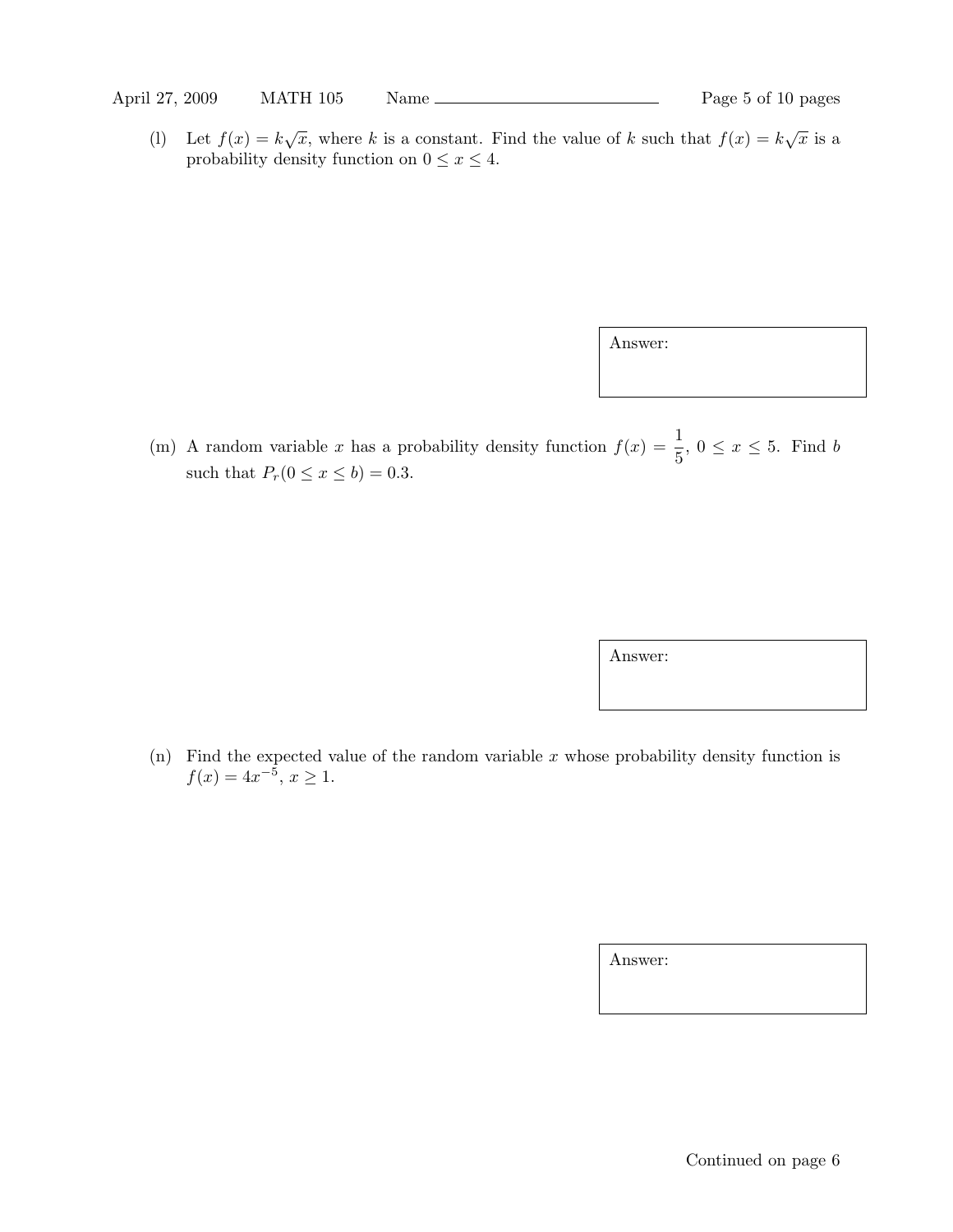Full-Solution Problems. In questions 2–6, justify your answers and show all your work.

[14] 2. Find the area of the shaded region bounded by  $y = 8 - x^2$ ,  $y = -2x$  and  $y = -7x$ . The shaded region is given in the following figure.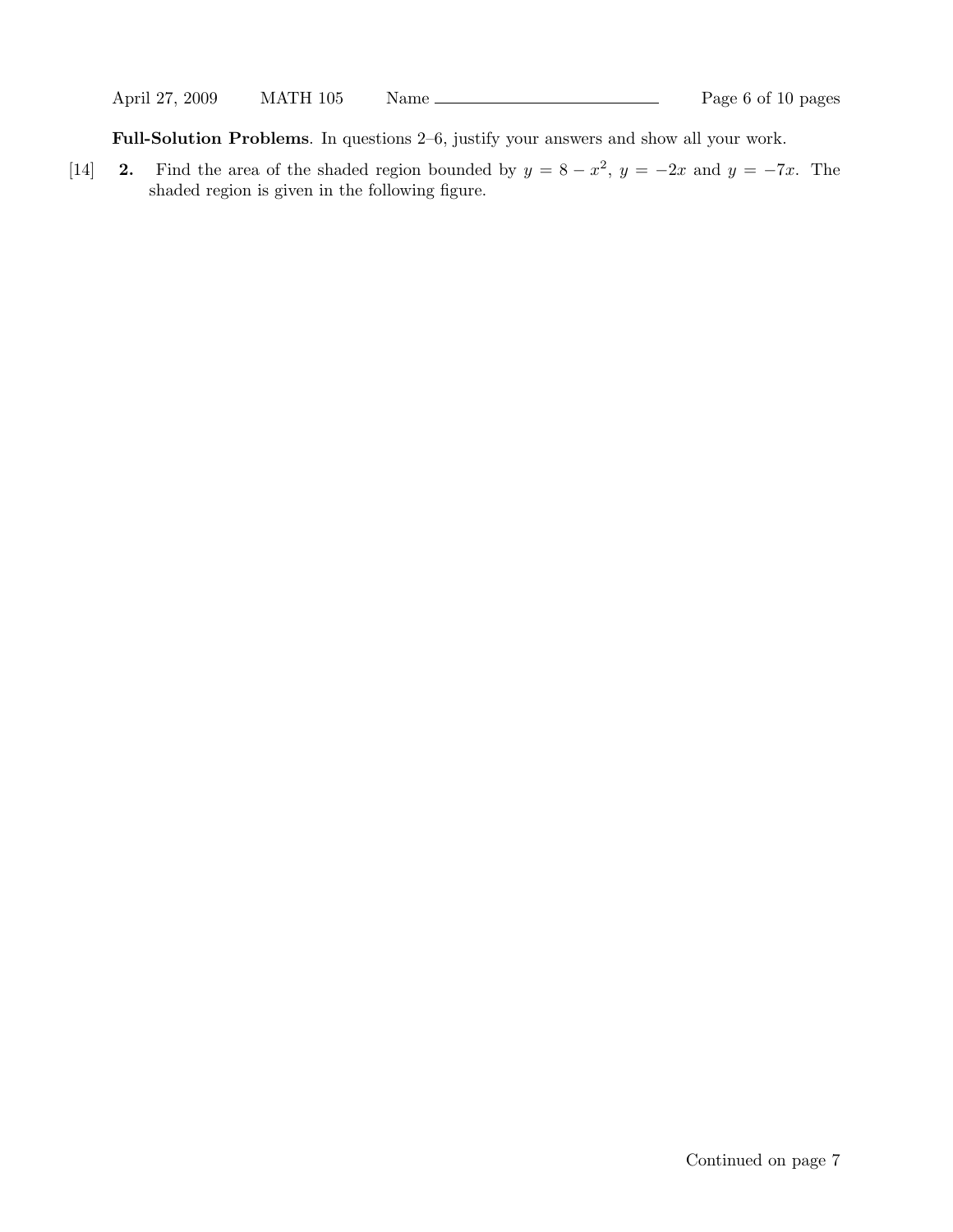[12] **3.** A firm makes x units of product A and y units of product B and has a production possibilities curve given by the equation  $x^2 + 49y^2 = 49000$  for  $x \ge 0$ ,  $y \ge 0$ . Suppose profits are \$3 per unit for product  $A$  and \$7 per unit for product  $B$ . Find the production schedule (i.e. the values of  $x$  and  $y$ ) that maximizes the total profit.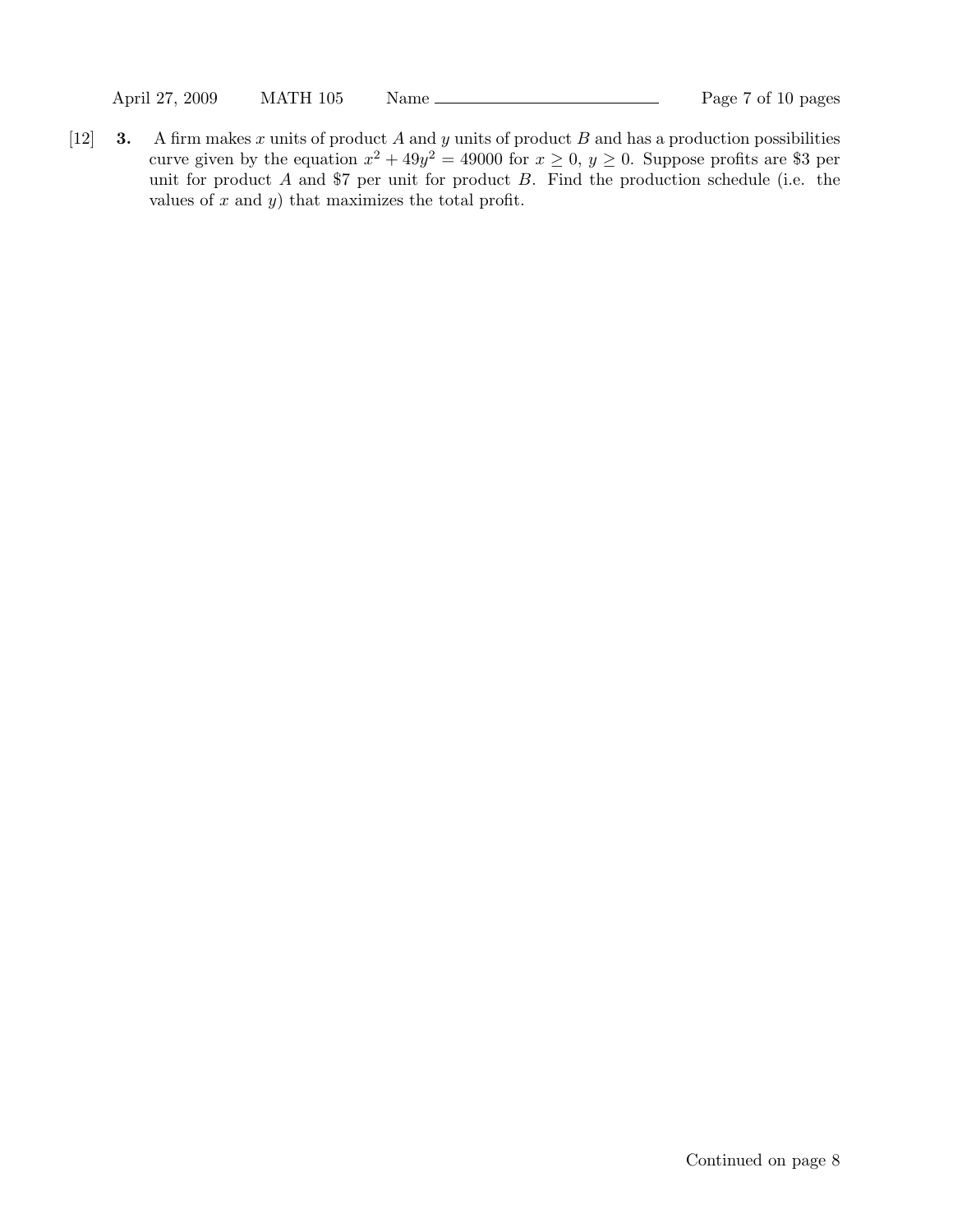- [12] 4. A continuous stream of income is produced at the rate of  $10 + 2t$  thousand dollars per year at time  $t$ , and invested money earns  $5\%$  interest.
	- (a) Write a definite integral that gives the present value of this stream of income over the time from  $t = 0$  to  $t = 3$  years.
	- (b) Compute the present value described in part (a).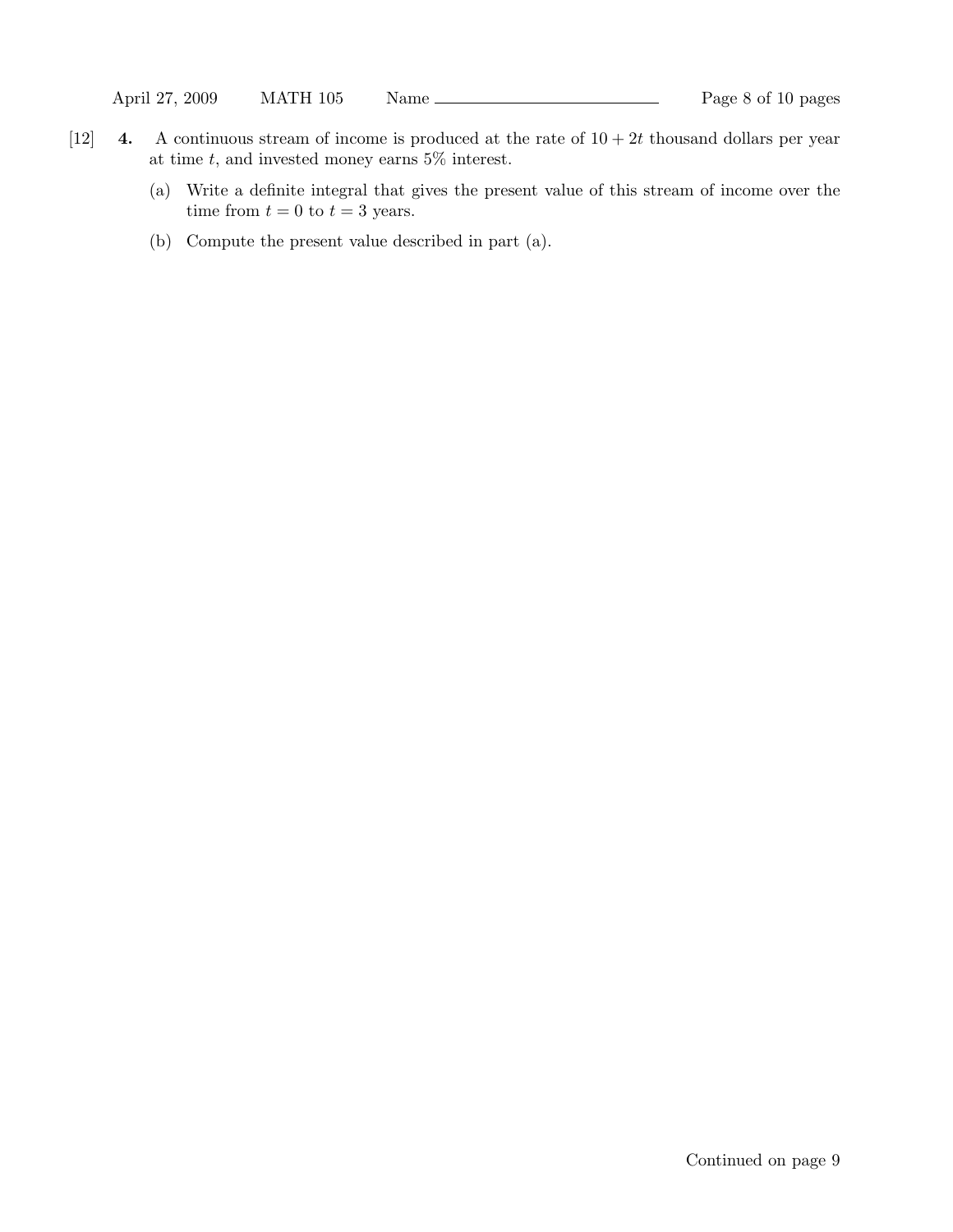- [12] 5. A person deposits \$5000 in a bank account and decides to make additional deposits at the rate of  $B$  dollars per year, where  $B$  is a constant. Suppose that the bank compounds interest continuously at the annual rate of 8% and that the deposits are made continuously into the account.
	- (a) Set up a differential equation that is satisfied by the amount  $f(t)$  in the account at time t.
	- (b) Determine  $f(t)$  (as a function of  $B$ ).
	- (c) Determine  $B$  if the initial deposit is to double in seven years.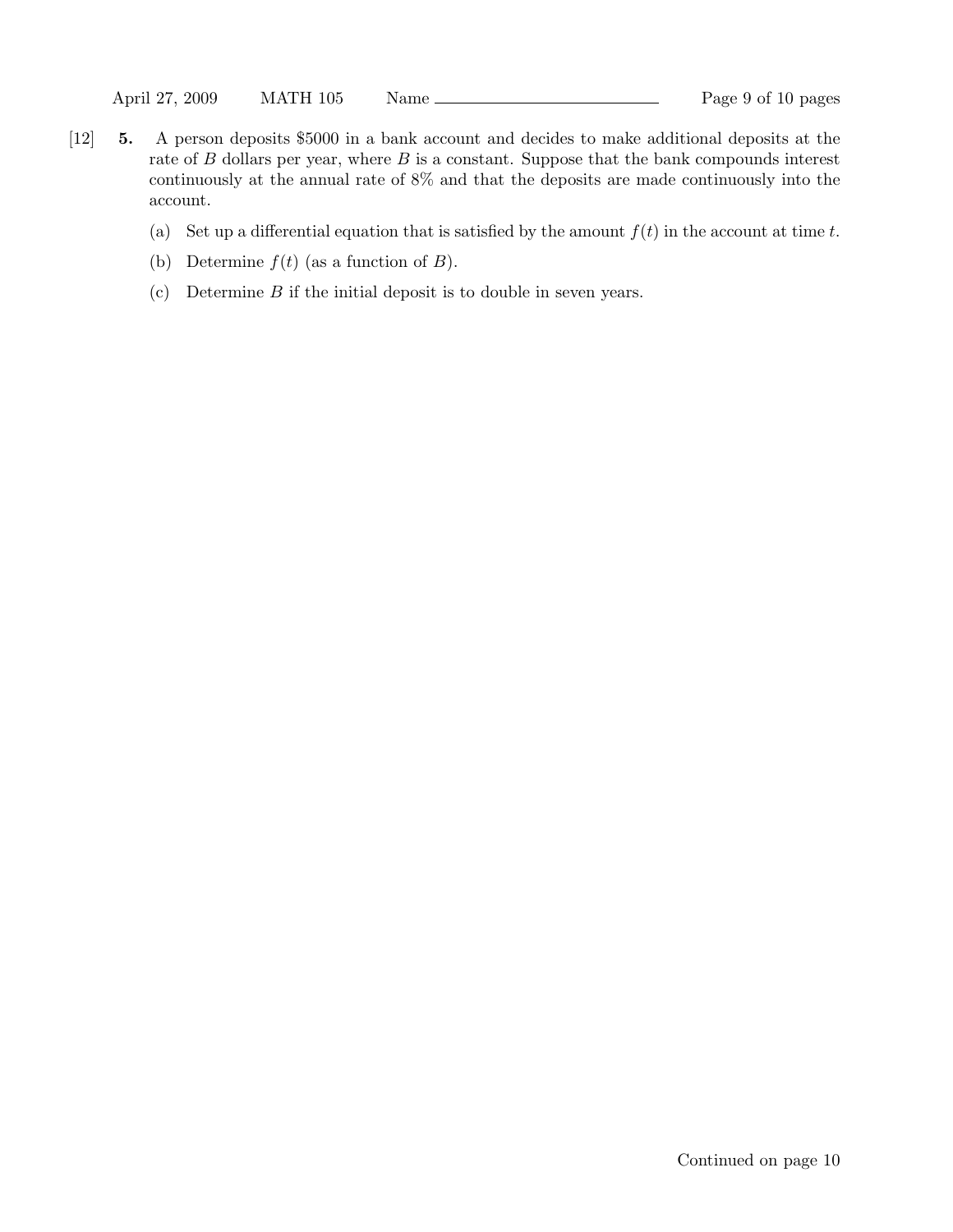[8] 6. Find a function  $f(x)$  whose graph goes through the point  $(0, 3)$  and whose slope at any point  $(x, f(x))$  is

$$
\lim_{n \to \infty} \left[ \left( 1 + \left( 1 + 2\frac{x}{n} \right)^3 + \left( 1 + 2\frac{2x}{n} \right)^3 + \left( 1 + 2\frac{3x}{n} \right)^3 + \dots + \left( 1 + 2\frac{(n-1)x}{n} \right)^3 \right) \frac{x}{n} \right].
$$